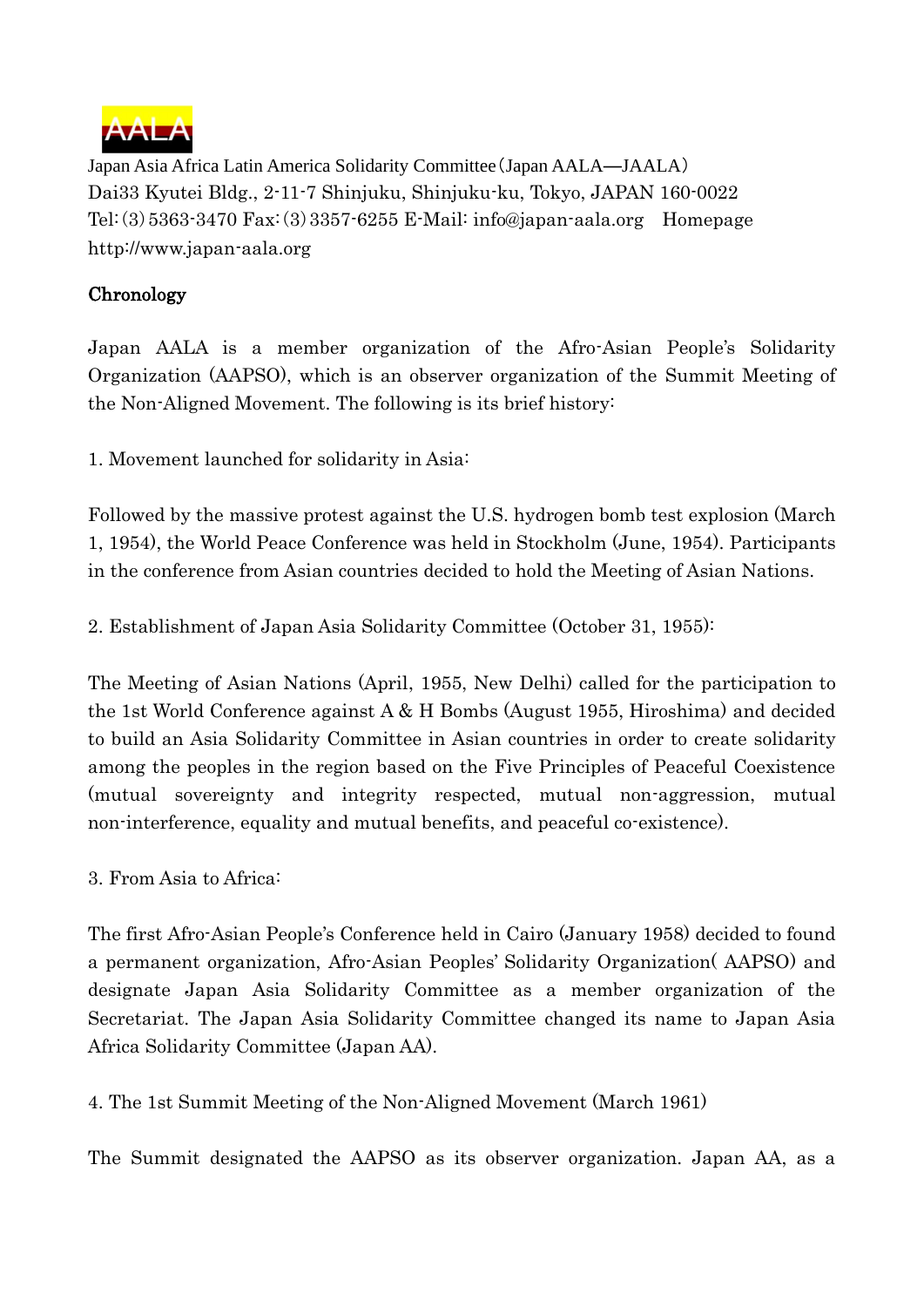member organization of the AAPSO, also is qualified to be an observer organization of the Meeting.

5. Pioneer role in Okinawan's struggles:

Okinawa AA was founded (March 1962). Japan AA and Okinawa AA jointly submitted to the 3rd congress of AAPSO (February 1963, Moshi, Tanzania) a proposal for a joint international action for Okinawa's return to Japan, which was unanimously adopted. After that, various events in solidarity with Okinawa took place, including nationwide marches both in Okinawa and mainland Japan, the on-sea rally (April 28) at 27 degrees north latitude joined by ships from Okinawa and the rest of Japan, as well as rallies in Hanoi, Beijing, and Pyongyang. In response to the nationwide struggle calling for Okinawa's return to Japan, U.S. Deputy Assistant Secretary of State Johnson warned U.S. Ambassador to Japan Reischauer that within the next 20 years Okinawa would be the major colonial issue like Angora and Mozambique.

6. From Asia and Africa to Asia, Africa, and Latin America:

Japan AA changed its name to Japan Asia Africa Latin America Solidarity Committee (Japan AALA) (April 1984) in order to place the struggle in Nicaragua as the frontline of the world peoples' struggles to defend the right to self-determination and to develop solidarity with Nicaraguan people

7. Maintain independence:

For 55 years since its foundation, Japan AALA has opposed to interference of any big powers, such as the Soviet Union's aggression on Czechoslovakia and Afghanistan, as well as China's interference to peoples' struggle in other countries during its "Great Cultural Revolution" attack.

8. Continued activities in solidarity with peoples in AALA and NAM:

Japan AALA has carried out many campaigns for solidarity with Algeria's liberation movement, the Vietnamese struggle against the U.S. war of aggression, the Chilean peoples struggle against Pinochet dictatorship, the Nicaraguan struggles against the US aggression, the South African struggle to abolish the apartheid. In particular it it strengthened fellowship with the Non-Aligned Movement to establish an international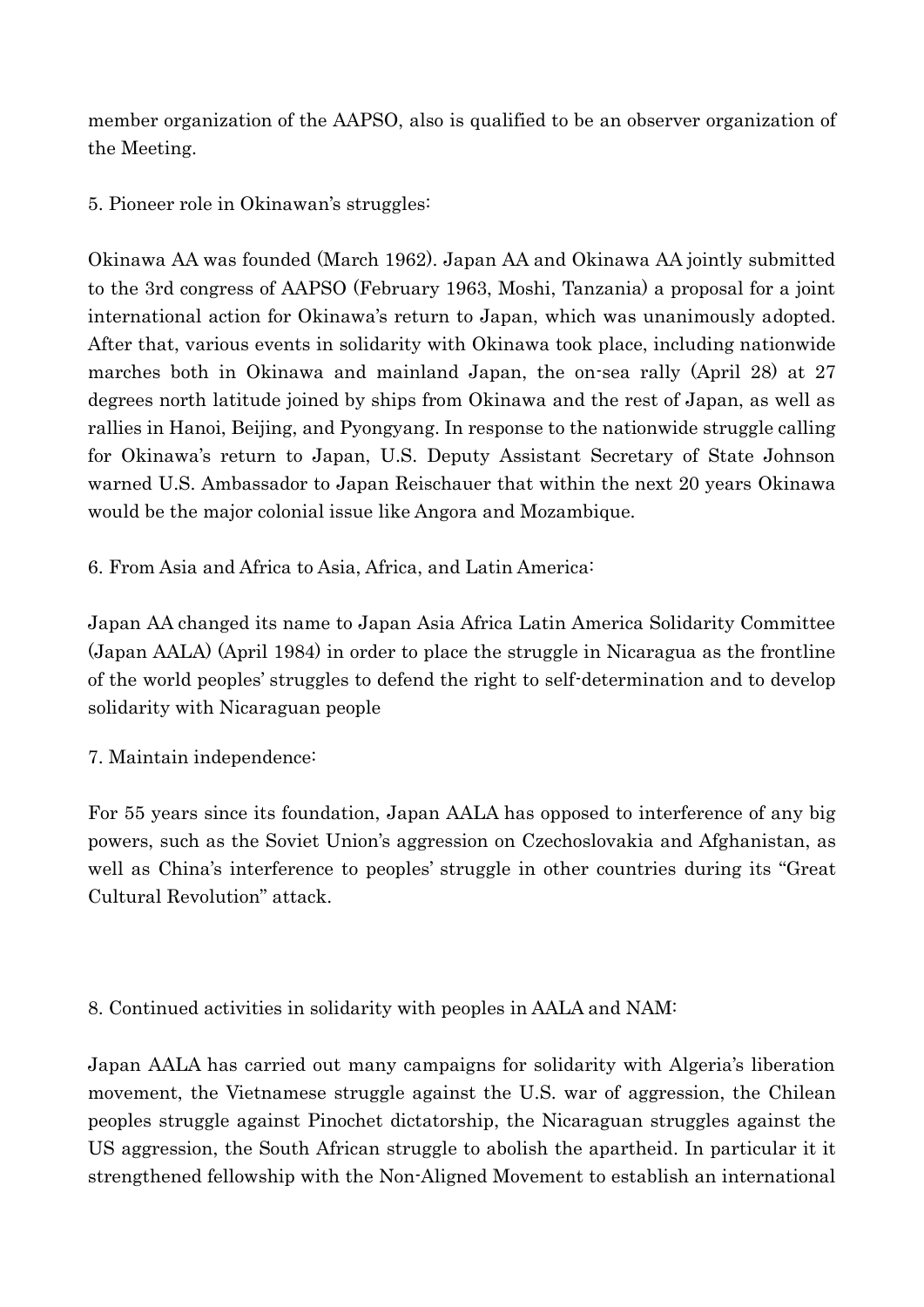peace of order based on the U.N. Charter and a new international economic order, as well as the Japanese people's struggles to create a nuclear-free, alliance-free nation.

9. Participation to NAM Summit Meeting:

As a member organization of the AAPSO, Japan AALA has participated as an observer in the 11th, 12th, 13th, 14th, 15th 16th and 17th NAM Summit, sending a delegation. In the 13th Summit and 16th ministerial conference, it was designated as its guest organization.

10. The first international symposium on NAM in Japan:

In order to increase awareness of the Non-Aligned Movement among Japanese people, Japan AALA held an international symposium to discuss the NAM and its development (September 2001, Tokyo) on the occasion of the NAM's 40th anniversary. The event was participated in by panelists (Japan, Vietnam, Indonesia, Puerto Rico), guests from 18 ambassadors and diplomats from 15 embassies of non-aligned countries, as well as 500 Japanese people. Japanese participants said that they realized for the first time the importance of the non-aligned movement. Some foreign ambassadors expressed that they were encouraged to see such event took place in Japan.

11. Fight against US military bases in Japan:

At the 12th NAM Summit, the Japan AALA distributed participants the movie titled, "Voice from Okinawa – Remove U.S. bases in Japan!" (in English, French, and Spanish). The resolution adopted on the last day of the Summit included the removal of foreign military bases.

12. Commemoration of Bandung Conference:

Japan AALA was successful in holding the Commemorative Meeting for the 55th Anniversary of Asia Africa Conference in Bandung and its Founding (October 2010, Tokyo) The Commemorative Meeting of the 50<sup>th</sup> Anniversary, sponsored by Japan AALA had a great success with a main speech made by Mr. Tetsuzo Fuwa, Head of the Institute of Social Science (October 30th ,2010 in Tokyo).

13. Participation in 16th NAM Summit:

Japan AALA's delegation (4 menbers) attended the 16th Summit Meeting of Non-Aligned Countries in August 2013 (Tehran, Iran). Our two documents, "The